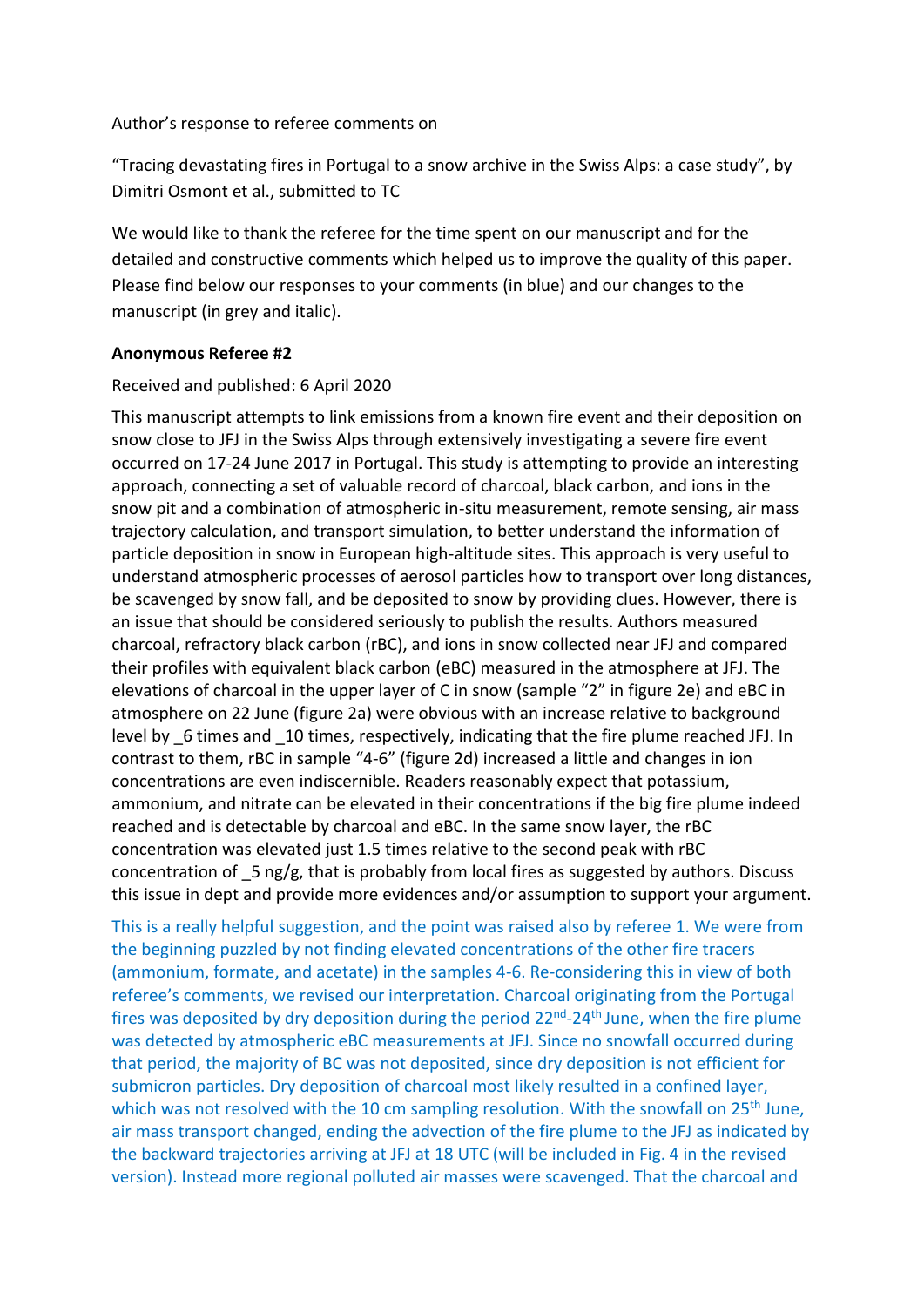rBC peaks partly overlap is most likely due to the coarse resolution of the charcoal samples. The change of air masses does explain the lack of a peak in the other fire tracers, e.g. ammonium, and the time delay between the charcoal and the BC peak in the model output and the snow pit data. The manuscript was changed accordingly.

#### *Abstract:*

*According to modelled emissions of the FINN v1.6 database, the fire emitted a total amount of 203.5 tons BC from a total burned area of 501 km<sup>2</sup> as observed on the basis of satellite fire products. Backward trajectories unambiguously linked a peak of atmospheric equivalent BC observed at the Jungfraujoch research station on 22nd June, with elevated levels until the 25th June, with the highly intensive fires in Portugal. The atmospheric signal is in correspondence with an outstanding peak in microscopic charcoal observed in the snow layer, depositing nearly as many charcoal particles as during an average year in other ice archives. In contrast to charcoal, the amount of atmospheric BC deposited during the fire episode was minor due to a lack of precipitation. Simulations with a global aerosol climate model supported that the observed microscopic charcoal particles originated from the fires in Portugal and that their contribution to the BC signal in snow was negligible. Our study revealed that microscopic charcoal can be transported over long distances (1500 km), and that snow and ice archives are much more sensitive to distant events than sedimentary archives, for which the signal is dominated by local fires. The findings are important for future ice-core studies, as they document that for BC as fire tracer the signal preservation depends on precipitation. Single events, like this example, might not be preserved due to unfavorable meteorological conditions.*

#### *Fire tracers:*

*We hypothesize that charcoal originating from the Portugal fires was deposited by dry deposition during the period 22nd to 24th June, when the fire plume arrived at the JFJ as detected by elevated atmospheric eBC concentrations. Since no snowfall occurred during that period, the majority of BC was not deposited. Dry deposition most likely resulted in a confined charcoal layer, which was not separated from the rBC peak in the snowpit due to the coarse sampling resolution of 10 cm. With the beginning of snowfall on 25th June, air mass transport changed, ending the advection of the fire plume to the JFJ as indicated by backward trajectories (see below and Fig. 4). Instead more regional polluted air masses were scavenged, which explains the absence of ionic fire tracers and of a shift in the rBC size distribution.*

### *Atmospheric transport:*

*The back trajectories with arrival at JFJ on 25th June at 18 UTC indicates a major change in the synoptic situation to more north-westerly flow directions. We can only speculate that this happened concomitant with the onset of precipitation, since the timing of the latter is not precisely known.*

*Furthermore, other BC sources than fires seem to dominate in our simulations, which is in agreement with our hypothesis that during fire plume arrival at JFJ the majority of firerelated BC was not deposited due to the lack of snowfall. With the beginning of snowfall at JFJ, air mass transport changed and more regional polluted air masses with minor or without fire contribution were scavenged.*

### *Conclusions:*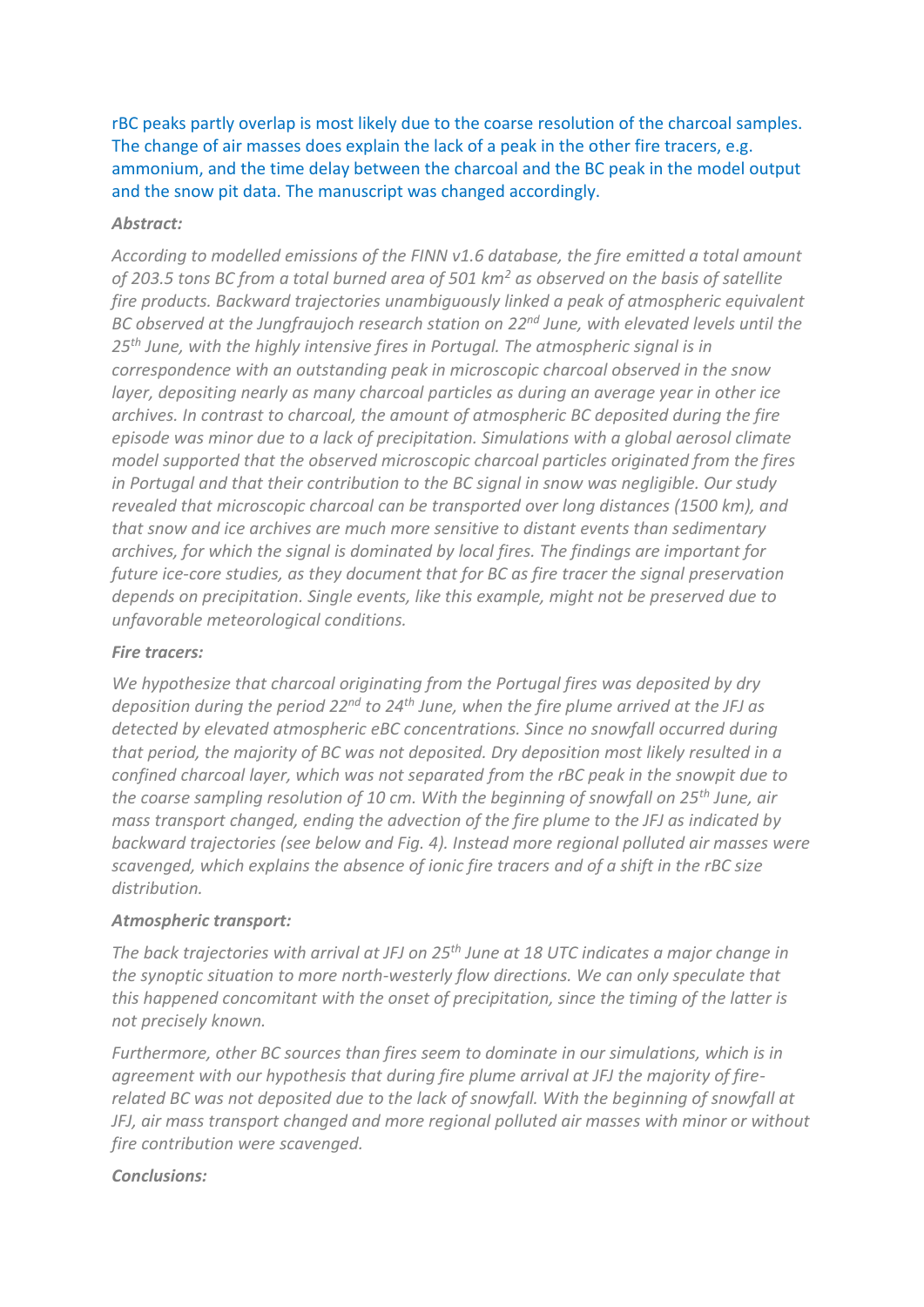*Dry deposition of microscopic charcoal resulted in an outstanding peak in the snowpack. This event deposited nearly as many charcoal particles as during an average year in other ice archives.* 

*For rBC, in contrast, concentrations in the snow were not exceptionally high. In combination with the absence of a peak in ionic fire tracers such as ammonium, this suggest that the majority of atmospheric BC was not deposited during the fire episode due to a lack of precipitation. Instead the observed rBC peak was mostly likely caused by scavenging of air masses containing regional pollution with the beginning of snowfall on 25th June, which ended the advection of the fire plume to the JFJ. rBC scavenging ratios were in line with previous studies, giving additional evidence that rBC was predominantly scavenged by wet deposition. Simulations with a global aerosol climate model supported that the observed microscopic charcoal particles originated from the fires in Portugal, whereas their contribution to the BC signal in snow was minor. The findings of our case study are important for future ice-core studies, as they document that for BC as fire tracer the signal preservation depends on precipitation and wet deposition. Single events, like this example, might not be preserved due to the unfavorable meteorological conditions.*

L135: Since the fire event studied in this work was a well-documented recent extreme event, authors need to calculate forward air mass trajectories to see if the plume departing from the exact fire spot reach the JFJ site. Consider that a starting height of air mass trajectories is not necessarily just above ground because fire-emitted particles can be directly injected into the free troposphere up to > 3 km. Also, it would be great to see if the area-averaged time series of AOD match with forward air mass trajectories. For AOD, just simply check GIOVANNI platform

[\(https://giovanni.sci.gsfc.nasa.gov/giovanni/#service=DiArAvTs&starttime=&endtime=&bbo](https://giovanni.sci.gsfc.nasa.gov/giovanni/#service=DiArAvTs&starttime=&endtime=&bbox=-)  $x=-$  180,-90,180,90). Intense fire plumes are often easily captured by AOD, and thus AOD near JFJ should be elevated day-by day.

We calculated forward trajectories as suggested by the reviewer and they basically agree with the backward trajectories. We prefer to keep the backward trajectories in the manuscript, since they are more conclusive, but added the one arriving at JFJ on 25<sup>th</sup> June 18 UTC to show the change to north-westerly air flow. We show now trajectories calculated 5-days backward at 20 equidistant levels in pressure coordinates between 700 hPa and 500 hPa, in accordance with the detected smoke plume height.

Thanks for the suggestions of the GIOVANNI database to explore changes in AOD concentrations. We had a look into different daily AOD products (e.g. from OMAEROe v003 at 0.25° (smallest spatial resolution in the GIOVANNI database) to the MODIS-Terra MOD08\_D3 v6.1. at 1° spatial resolution) and their area-averaged time series for 17<sup>th</sup> until 26<sup>th</sup> of June. However, this didn't help to address your question because 1) of their rather coarse spatial resolution, 2) cloud coverage which obscured the satellite's view. The data are inclusive because of their poor spatial resolution.

In addition, we looked at AOD data with a spatial resolution of 10 km at nadir from the Modis sensor flying onboard of the satellites Terra and Aqua, which support that between 20<sup>th</sup> and 22<sup>nd</sup> of June the JFJ site received air masses with elevated AOD concentrations from Portugal. The AOD concentration levels increased over Switzerland mainly North of the Alps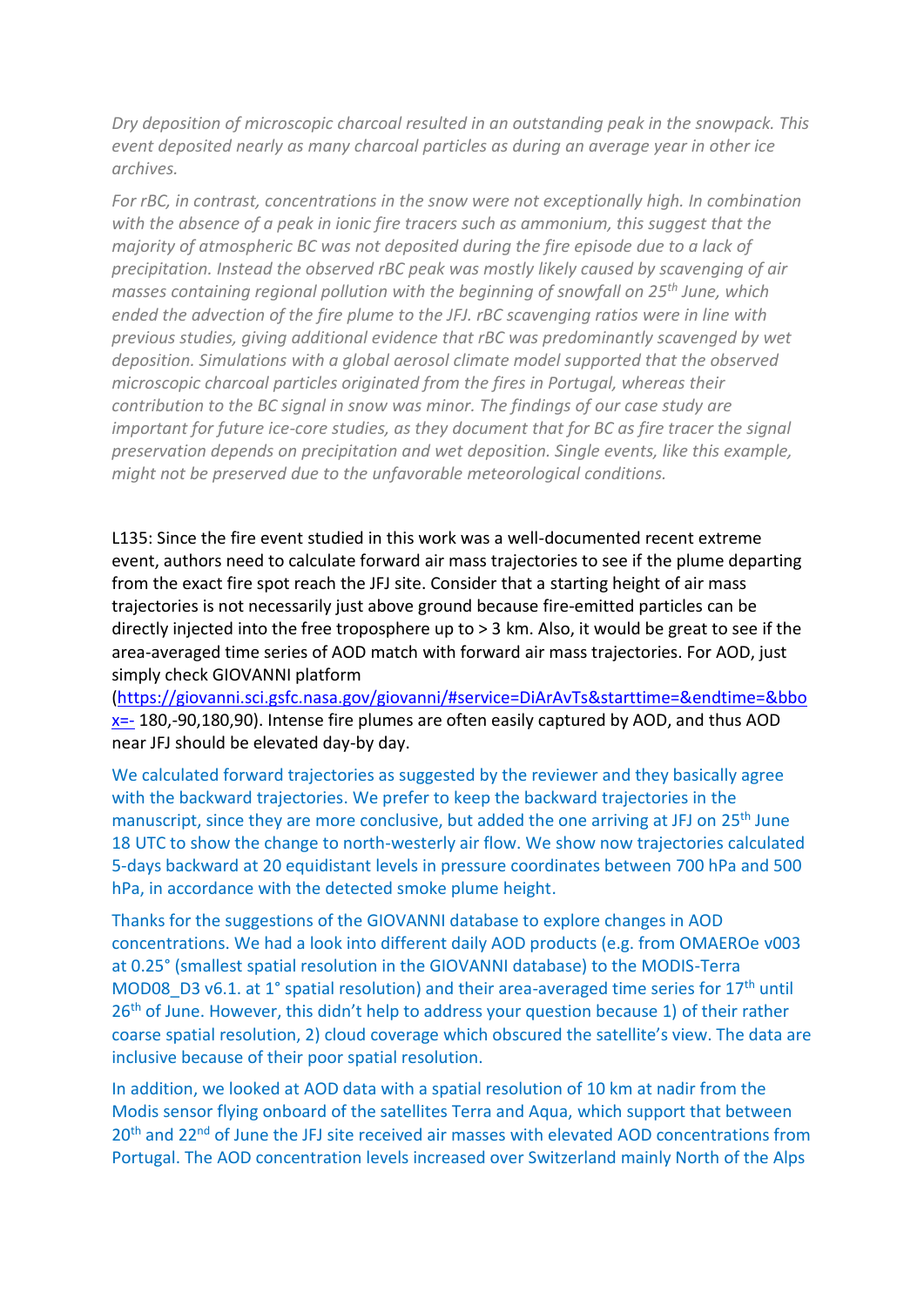during that time, in agreement with the backward trajectories (Fig. 4). From  $23^{rd}$  to  $25^{th}$  of June the area was cloud covered, so AOD could not be retrieved.

#### Since AOD data are not fully conclusive, we decided not to include them in the manuscript.

L206: The upper size limit of BBHG is generally <300 nm, although which depends on the instrumental setting. Please check if authors mentioned "BBLG" instead of "BBHG".

Thank you for discovering this! The sentence was changed accordingly.

*The mass size distribution for the broadband low gain (BBLG) channel of the SP2 remained similar throughout the profile with 306 nm and 291 nm for the two series of replicates, respectively (Fig. 2d).* 

L205-214: In figure 2d, the diameter of rBC particles in sample "4-6" (figure 2d) seem similar to that of other layers except for sample "13". The size of atmospheric rBC particles generated from biomass combustion is generally larger than that from urban fossil emissions. If the rBC size is not obviously large in sample "4-6", the possible reason should be suggested, regarding for example, cloud or wet-scavenging during transport and/or scavenging by snowfall, etc.

This finding fits now better with our revised interpretation, see discussion above, and changed the discussion about the size distribution.

*Only sample 13 shows a bigger fraction of large rBC particles, in association with a small peak in rBC and charcoal concentration. On the contrary, no shift in the rBC size distribution is visible for samples 4 to 6 during the peak in rBC and charcoal concentrations.* 

L224: Authors mentioned that smoke particles can be lifted up to free troposphere and travel over long distance. It can be true not only for charcoal but also for rBC particles. As noted above, it should be seriously considered why rBC and ionic particles did not elevated unlike charcoal. rBC particles are small with diameters < 1 micrometer, which thus can travel longer distances, as found in previous studies so far. Also, authors may need to check if the number of particles in SP2 scattering channel ("SCLG" or "SCHG") is elevated in the snow layers. The profile of scattering particles, i.e., number concentration, might correspond to that of charcoal.

We agree. rBC particles should have been transported as well. We think that charcoal was deposited by dry deposition whereas rBC was not scavenged until 25<sup>th</sup> June due to the lack of precipitation, see comment above. We revised our interpretation accordingly, see comment above.

Charcoal particles detected microscopically had a major axis >10 μm. Such large particles are not aerosolized with the nebulizer set-up and, thus, do not enter the SP2. In addition, it is not possible to analyse insoluble scattering-only particles in aerosolized snow (or other liquid) extracts since extremely large numbers of scattering particles are produced by aerosolization and drying of the dissolved components in the solution. The numbers of such particles overwhelm any SP2 scattering signals from the insoluble components.

L230: Both ammonia (NH3) and NOx can be emitted from fires, and during the transport time in the atmosphere, ammonium nitrate (NH4NO3) and other forms of nitrate and ammonium can be formed particularly under high relative humidity via aqueous reaction. Authors should seriously consider why such inorganic ions are not sufficiently detected in the snow layer corresponding to smoke plume. Meteorological conditions, for example too